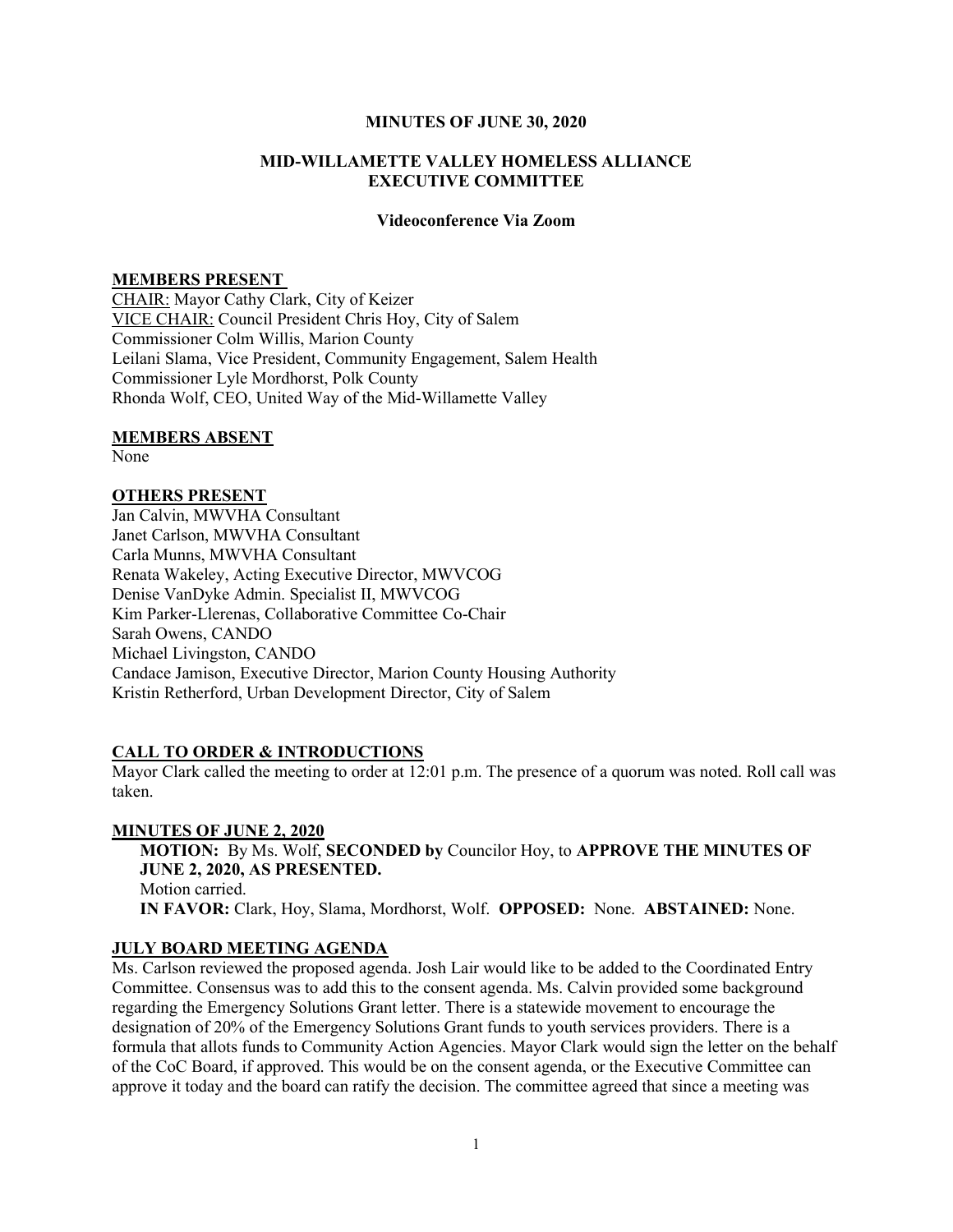scheduled for the following Tuesday where decisions will be made, it would be better to approve the letter today.

# MOTION: By Councilor Hoy, SECONDED by Commissioner Willis, to APPROVE AND SEND A LETTER TO OREGON HOUSING AND COMMUNITY SERVICES (OHCS) URGING IT TO DESIGNATE 20% OF THE EXPANDED EMERGENCY SOLUTIONS GRANT (ESG) FUNDS TO SERVE YOUTH (UNDER 18 YEARS OF AGE) AND/OR YOUNG ADULTS (18- 24 YEARS OF AGE).

Motion carried. IN FAVOR: Clark, Hoy, Slama, Mordhorst, Wolf, Willis. OPPOSED: None. ABSTAINED: None.

Three Memoranda of Understanding are provided in the packet, with Chemeketa Community College, Willamette Workforce Partnership, and the Marion & Polk Early Learning Hub. Looking at the 2019 Notice of Funding Availability (NOFA), and anticipating that the 2020 NOFA will be comparable, MWVHA is required to work with organizations that fall into certain categories and would be sharing information and otherwise working together.

The budget will be provided in a new spreadsheet format. Page 24 of the packet shows the most updated numbers, which are from May. The carry forward amount will be about \$20,000 less than previously anticipated. The projected numbers do not include grant renewals, although renewals could happen.

NOFA documents will be provided to the board for conceptual approval, but staff recommends authorizing the Executive Committee to make any adjustments and the final approval. There may be a short application period and we need to have the criteria in place and ready. Staff also recommends that the Executive Committee serve as the Appeals Committee. Ms. Munns explained that the Performance & Evaluation Committee is looking at the application process and criteria. The NOFA could come out at a moment's notice, and all documents need approval before they can be used.

Ms. Calvin gave background on the Housing Inventory Count (HIC) report. One piece is due today, and it will be ready. The HIC tallies year-round beds and seasonal shelter beds. These need to match up with data that providers have entered. Another tally links the number of people sheltered and beds available with the Point-in-Time (PIT) Count. Examples will be provided at the board meeting. The next PIT Count will be done with the HIC report in mind.

Ms. Munns is updating the information in the asset map created by Ali Treichel. Mayor Clark stated that the asset map shows that this is a community that cares. Any questions or comments should be directed to Ms. Carlson, Ms. Calvin, or Ms. Munns.

Kim Parker-Llerenas gave an update on the Collaborative Committee. There will be two subcommittees forming – one regarding Veteran services, and one regarding warming shelters. There is also a task force developing options to better include voices of lived experience in CoC decision-making. Ms. Calvin reported that the YMCA contact for the new Veterans' shelter will be put in touch with the Veteran Services Subcommittee. Built for Zero is essentially a subcommittee to the Coordinated Entry Committee. Ms. Carlson mentioned that there is no need for appointments from the board to subcommittees of the Collaborative Committee. In discussion, it was pointed out that staff will be assisting subcommittees as needed, especially with appropriate reporting, but will not be attending meetings or taking minutes.

# INITIATING THE ORS 190 ENTITY

Ms. Carlson reported that the ORS 190 Entity Agreement will take effect on August 13, when the interim agreement expires. The August board meeting is also on August 13, coincidentally. She recommended